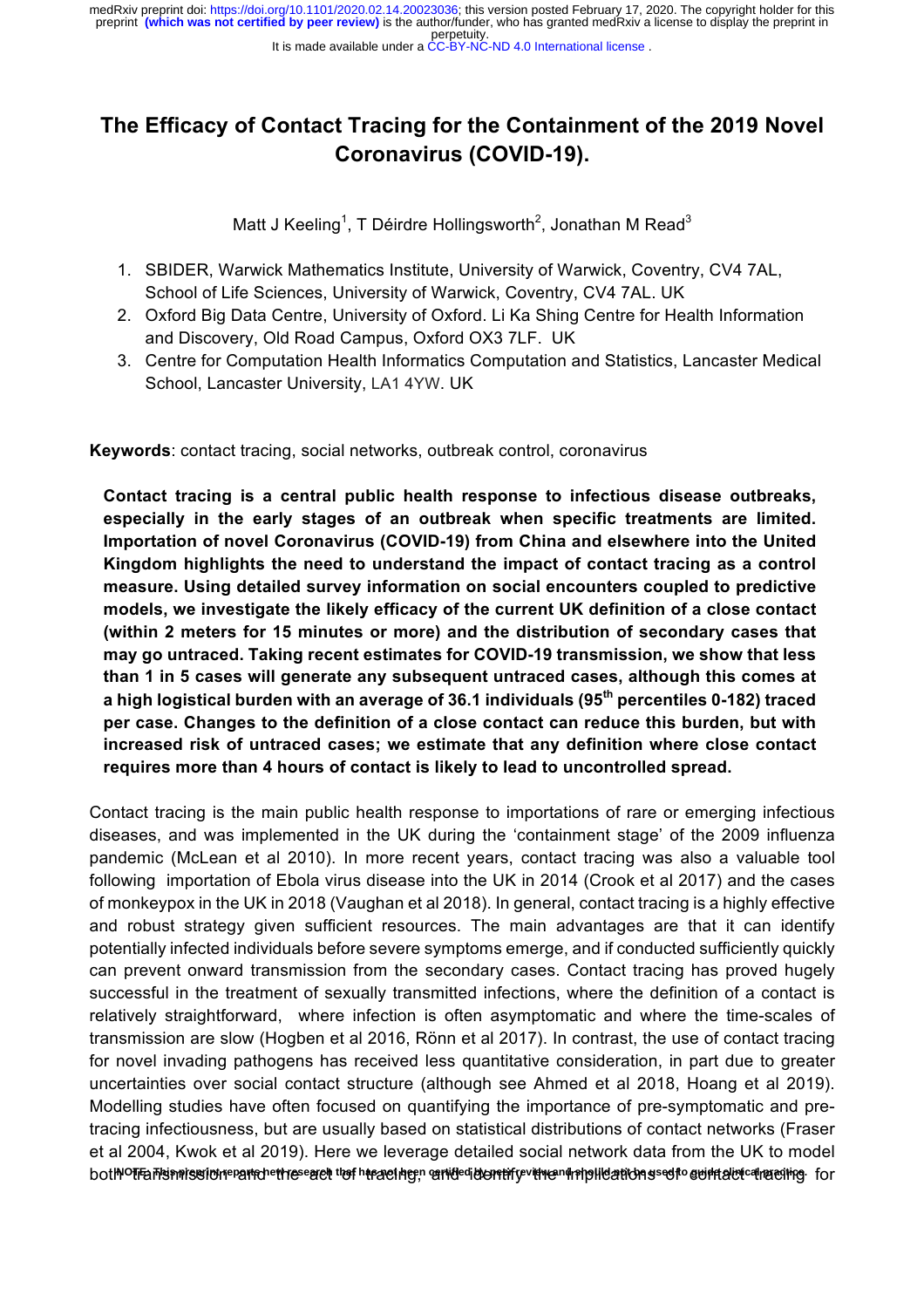containment of a novel pathogen, using parameters for the novel Coronavirus (COVID-19) (Read et al 2020, Li et al 2020).

We characterised contact patterns in the UK using a postal and online cross-sectional survey, which asked participants to report the number of social encounters with unique individuals during a given day, as well as the duration and typical frequency of those encounters (Danon et al 2012, 2013). In total, 5,802 respondents reported more than 50,000 encounters - one of the biggest studies of its kind to date. The encounter patterns of this study were in good qualitative agreement with other similar studies of social interactions (Mossong et al 2008, Isella et al 2010). In this study, the daily encounter data was first extrapolated to generate a pattern of contacts over a 14 day period (replicating random encounters and increasing the total duration associated regular contacts), to act as the basis for transmission and contact tracing simulations. Using this extrapolated data, we can classify interactions into those which satisfy the definition of a close contact for the purpose of contact tracing. From our social encounter data we can also distinguish interactions with people who could be later identified and traced, from those with unidentifiable strangers (schematic figure 1). We assume that all contact of longer than 1 hour or repeated contacts can be identified and traced, whereas shorter meetings with people for the first time are strangers who are unidentifiable. The second element of the simulation is to determine who gets infected from a source case chosen representatively from the survey respondents. This transmission process is stochastic, accounting for both the time spent with each contact and the infectivity on each day (see Appendix). Taken together these two predictions allow us to bound the efficacy of contact tracing.

### **Heterogeneity in Behaviour**

One of the most notable features of human social contacts is the huge variability in the number and strength of contacts - which is reflected as variation in both the number of secondary cases and the number of individuals that match the contact-tracing definition (figure 2). Using preliminary estimates of COVID-19 transmission (average latent period 4 days, average effective infectious period 1.61 days,  $R_0$ =3.11 and assuming a simple SEIR formulation (Read et al 2020)) we compute the distribution of epidemiological, social and contact tracing characteristics across the population. Extrapolating the data from the social contact survey suggests that the average number of contacts over a 14 day period is 217, although the distribution is significantly over dispersed (with a median of 90 and around 3% of individuals having >1,000 total contacts). Of these total encounters, an average of 59 contacts (27%) meet the definition of a close-contact (in contact for >15 minutes, PHE 2020) and of these close-contacts we predict an average of 36 (61%) to be individuals known to the infected case that can be traced. Therefore, simply considering social contacts, it is clear that there are very many short duration contacts which do not meet the definition of a close contact, and although unlikely to become infected may pose a risk due to their greater abundance.

Given that the risk of infection increases with duration of contact, the distribution of cases effectively represents a biased sample of all contacts. As expected, given the model assumptions, the expected number of total secondary cases agrees with the assumed R<sub>0</sub> (mean=3.11, median=2, and 95th percentiles 0-10). Given that these cases are most likely to be those contacts of the longest duration, we predict that 95% of cases match the definition of a close contact. However, not all of these contacts will be identifiable; assuming that all repeated contacts and contact of longer than 1 hour can be traced, we predict that 93% of all cases meet the definition and can be identified. However, because of the extreme heterogeneity in contacts between individuals and the stochastic nature of transmission, we would still expect 15% of all primary cases to generate at least one secondary case that cannot be identified. Aggregating across all individuals and under the optimistic assumption that all the contact tracing can be performed rapidly, we expect contact tracing to reduce the basic reproductive ratio from 3.11 to 0.21 - enabling the outbreak to be contained (figure 2).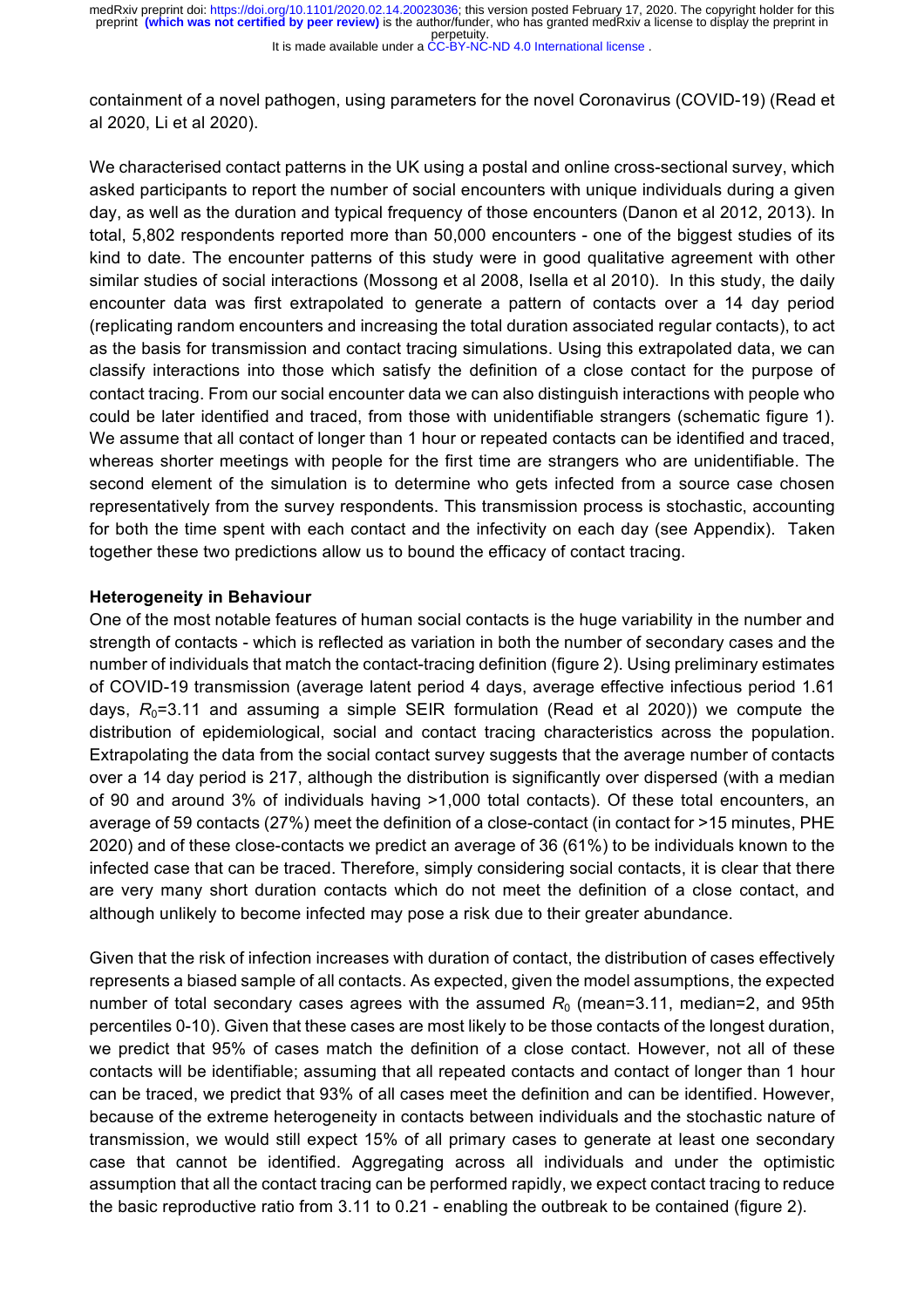It is made available under a CC-BY-NC-ND 4.0 International license.

Rapid and effective contact tracing can therefore be highly effective in the early control of COVID-19, but places substantial demands on the local public-health authorities. Each new case requires an average of 36 individuals to be traced, with 8.7% of cases having more than 100 close traceable contacts (figure 2). We therefore consider the implications of changing the definition of a close contact. Clearly a more strict definition of a close contact (requiring more contact time) reduces the burden on the health services as fewer contacts need to be traced, but also increases the risk of cases being missed. Figure 3 provides a quantitative assessment of changes to the close contact definition. Definitions requiring more than four hours of contact, are unlikely to control an outbreak as the expected number of untraced secondly cases is greater than one. This therefore places a strict bound on level of contact tracing required. The added benefit from definitions shorter than 1 hour has relatively little impact on the mean number of untraced cases (figure 3b), but does reduce the probability that some untraced contacts occur.

Throughout we have used a value of  $R_0$  that represents a population-level average once the local infection has become established. However, the first invasion into any new population or social setting generally has a larger expected number of secondary cases. The first invader enters a completely susceptible population; moreover all their close contacts (eg family members) are susceptible. In contrast, due to clustering of contacts, most secondary cases will be in a landscape with a depleted number of susceptibles - as close contacts such as family members will already have been exposed to the primary case. This susceptible depletion in the local social network may help to explain the change in  $R_t$  over time reported for COVID-19 (Yang et al 2020). We therefore consider the impact of different values of the initial reproductive ratio (figure 4), which could capture this social aspect, or could represent heterogeneity between individuals in the amount of virus shed, or could inform about innate differences in behaviour between China and the UK. Given the strong biasing of transmission towards long-duration contacts, the impact of varying initial reproductive ratio is less extreme than might be expected; it is only for the highest values of initial reproductive ratio simulated (>9.8) that contact tracing fails to find more than one case such that infection can escape.

## **Conclusions**

Mathematical models have an important role to play in preparedness for novel infectious diseases, allowing policy makers to plan for potential public health scenarios before they arise. However, in such scenarios reliable data is often limited, so predictions of long term dynamics are generally associated with wide confidence intervals. In contrast, while short term predictions are subject to greater stochasticity, the distribution of possible behaviours can be readily captured. Here we have investigated contact tracing of a close-contact pathogen, using 2019 novel coronavirus (COVID-19) as the example, and considered the efficacy of contact tracing as a control measure. This work brings together a detailed survey of social encounters together with bespoke mathematical modelling of the transmission and tracing processes. Given the huge heterogeneties present in social encounters (both in terms of duration and number) mathematical models are vital to interpret the interplay between a low number of high risk encounters (e.g., household members) and the high number of low-risk less-identifiable encounters (e.g., commuters or retail customers).

The UK currently defines a close contact as 15 minutes within 2 meters over two weeks before detection (PHE 2020). Under this definition, there are unlikely to be many untraced secondary cases, although the burden of tracing could be large. Relaxing the definition of a contact (such that longer contact durations are needed) lessens this burden but at the greater risk of undetected cases (Figure 3). Surprisingly, small changes to the reproductive ratio, within the bounds estimated from early data (Figure 4) or even changes to the distribution of infectivity, are predicted to have a relatively modest impact of the success of contact tracing illustrating the robustness of this control measure.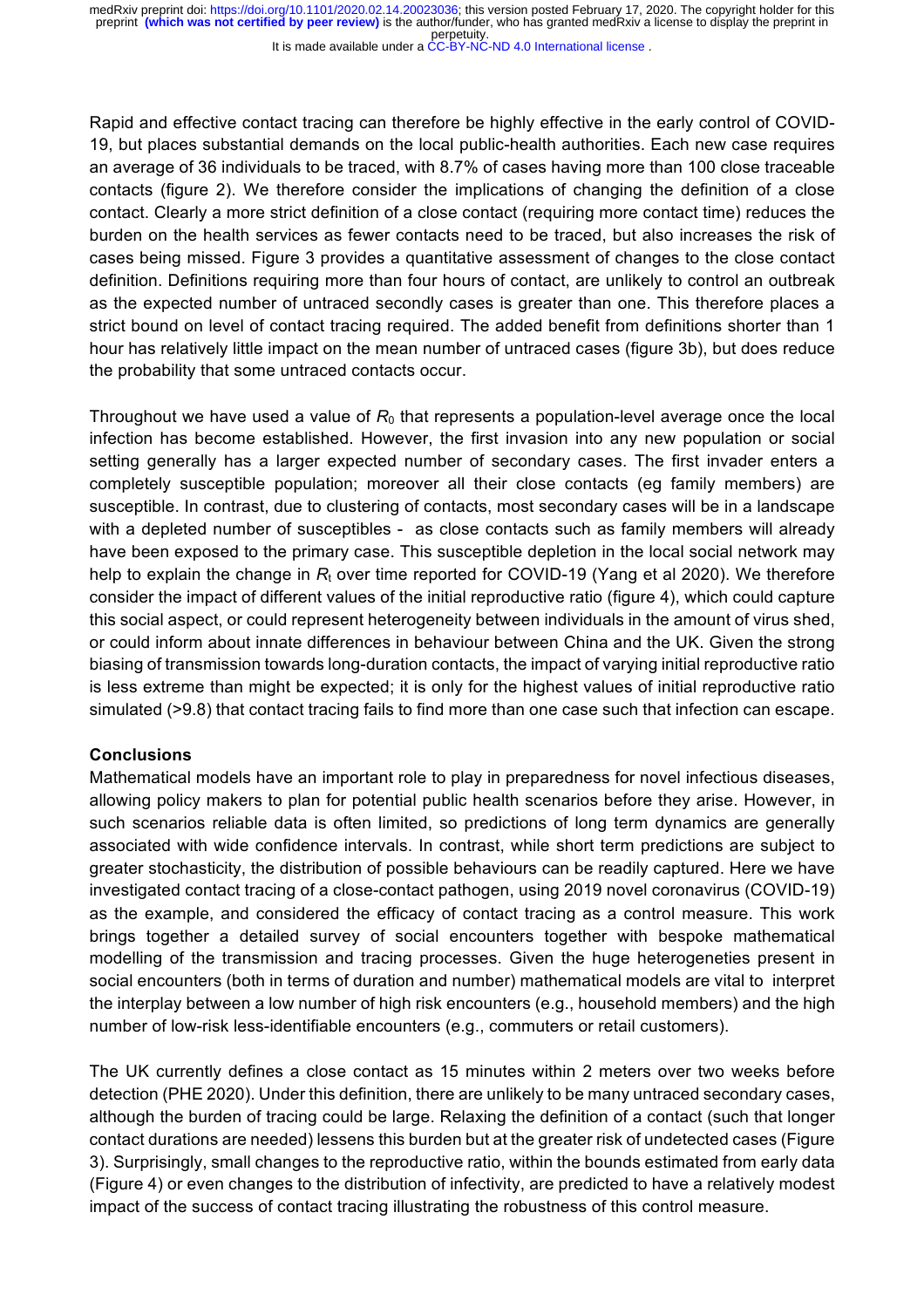It is made available under a CC-BY-NC-ND 4.0 International license.

Our model has addressed the simple and optimistic question of whether contact tracing is sufficient to identify secondary infections. The public health implications of this tracing are more complex, and depend on the relative timing of events and the treatment of identified contacts. For contact tracing to be an effective public health measure requires secondary cases to be discovered before they become infectious; hence the time from the primary case becoming infectious to the tracing of their contacts needs to be shorter than the incubation period. Longer time scales would allow tertiary cases to be infected and would snowball the tracing process. In addition, those contacts that are traced either need to be effectively screened for infection and quarantined or otherwise isolated so that they do not pose a risk to others. Therefore, while contact tracing has the potential to control COVID-19 (and other close-contact pathogens) the ultimate success relies on the speed and efficacy with which suspect contacts can be contained.

# **References**

- Ahmed, F., Zviedrite, N. & Uzicanin, A. Effectiveness of workplace social distancing measures in reducing influenza transmission: a systematic review. *BMC Public Health,* 2018, **18**, 518.
- Crook, P., et al., Lack of Secondary Transmission of Ebola Virus from Healthcare Worker to 238 Contacts, United Kingdom, December 2014. *Emerging infectious diseases*, 2017. **23**(12): 2081.
- Danon, L., et al., Social encounter networks: collective properties and disease transmission. *J. R. Soc. Interface*, 2012. **9**(76): 2826-33.
- Danon, L., et al., Social encounter networks: characterizing Great Britain. *Proc. Roy. Soc. Lond. B*, 2013. **280**(1765): 20131037.
- Fraser, C., et al., Factors that make an infectious disease outbreak controllable. *Proc. Natl. Acad. Sci. U.S.A.*, 2004. **101**(16): 6146-51.
- Hoang T, Coletti P, Melegaro A, Wallinga J, Grijalva CG, Edmunds JW, Beutels P, Hens N. A Systematic Review of Social Contact Surveys to Inform Transmission Models of Closecontact Infections. *Epidemiology*, 2019. **30**(5): 723-36.
- Isella, L., et al., What's in a crowd? Analysis of face-to-face behavioral networks. *J Theor Biol*, 2011. **271:** 166-180.
- Kwok K.O., et al. Epidemic Models of Contact Tracing: Systematic Review of Transmission Studies of Severe Acute Respiratory Syndrome and Middle East Respiratory Syndrome. *Computational and structural biotechnology journal*. 2019 **17:** 196-194
- Li Q, et al, Early Transmission Dynamics in Wuhan, China, of Novel Coronaviurs-Infected Pneumonia. *New England J, Med*., 2020: 10.1056/NEJMoa2001316
- McLean, E., et al., Pandemic (H1N1) 2009 influenza in the UK: clinical and epidemiological findings from the first few hundred (FF100) cases. *Epidemiology & Infection*, 2010. **138**(11): 1531-1541.
- Mossong, J., et al., Social contacts and mixing patterns relevant to the spread of infectious diseases. *PLoS Medicine*, 2008. **5**(3): 0381-0391.
- Public Health England 2020: from https://www.gov.uk/government/publications/novelcoronavirus-2019-ncov-guidance-to-assist-professionals-in-advising-the-generalpublic/guidance-to-assist-professionals-in-advising-the-general-public
- Read, J.M. Novel coronavirus 2019-nCoV: early estimation of epidemiological parameters and epidemic predictions. *MedRxiv*, 2020: doi.org/10.1101/2020.01.23.20018549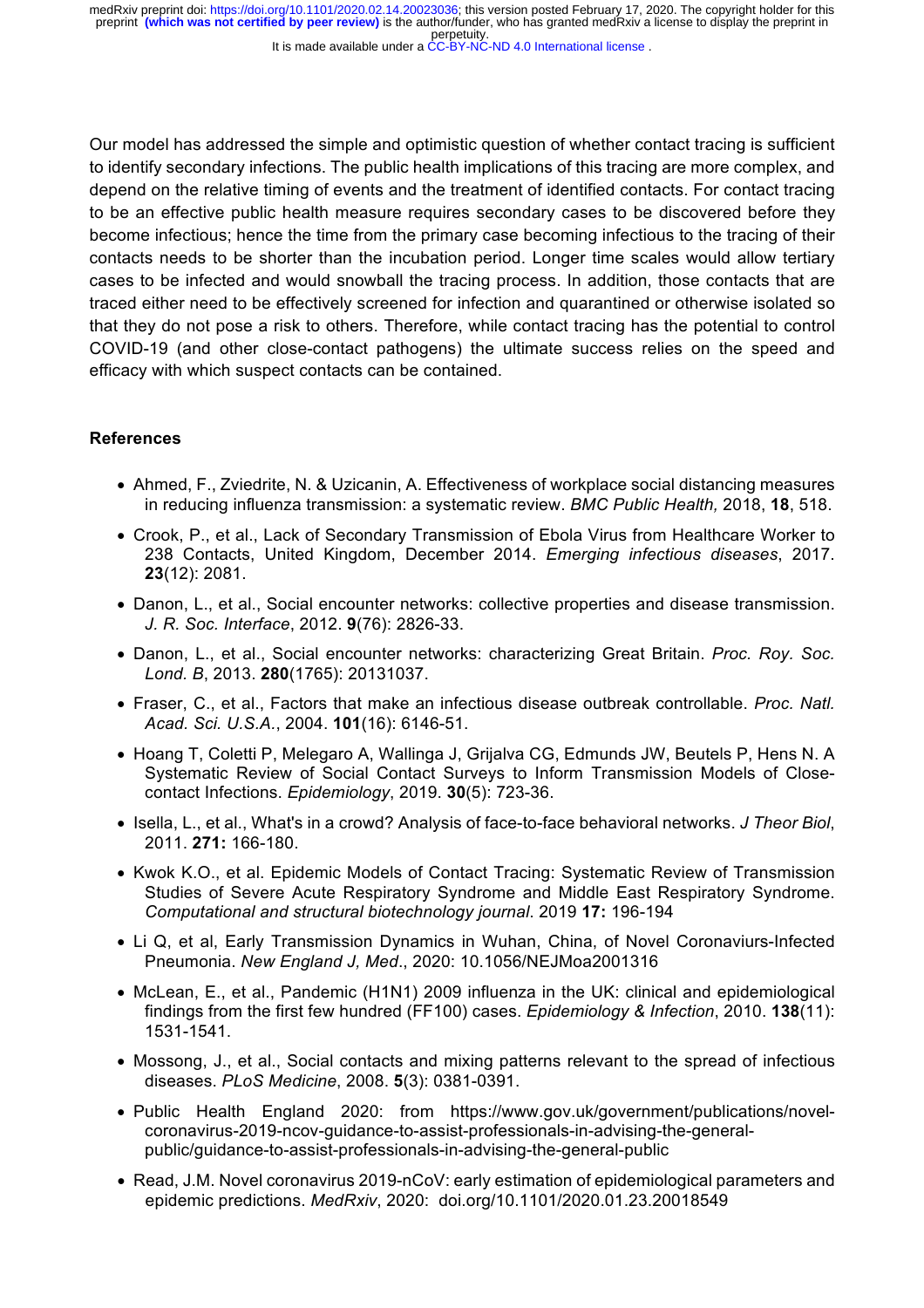- Vaughan, A., et al., Two cases of monkeypox imported to the United Kingdom, September 2018. *Eurosurveillance*, 2018. **23**(38): 1800509.
- Yang et al Epidemiological and clinical features of the 2019 novel coronavirus outbreak in China. *MedRxiv*, 2020: doi.org/10.1101/2020.02.10.20021675.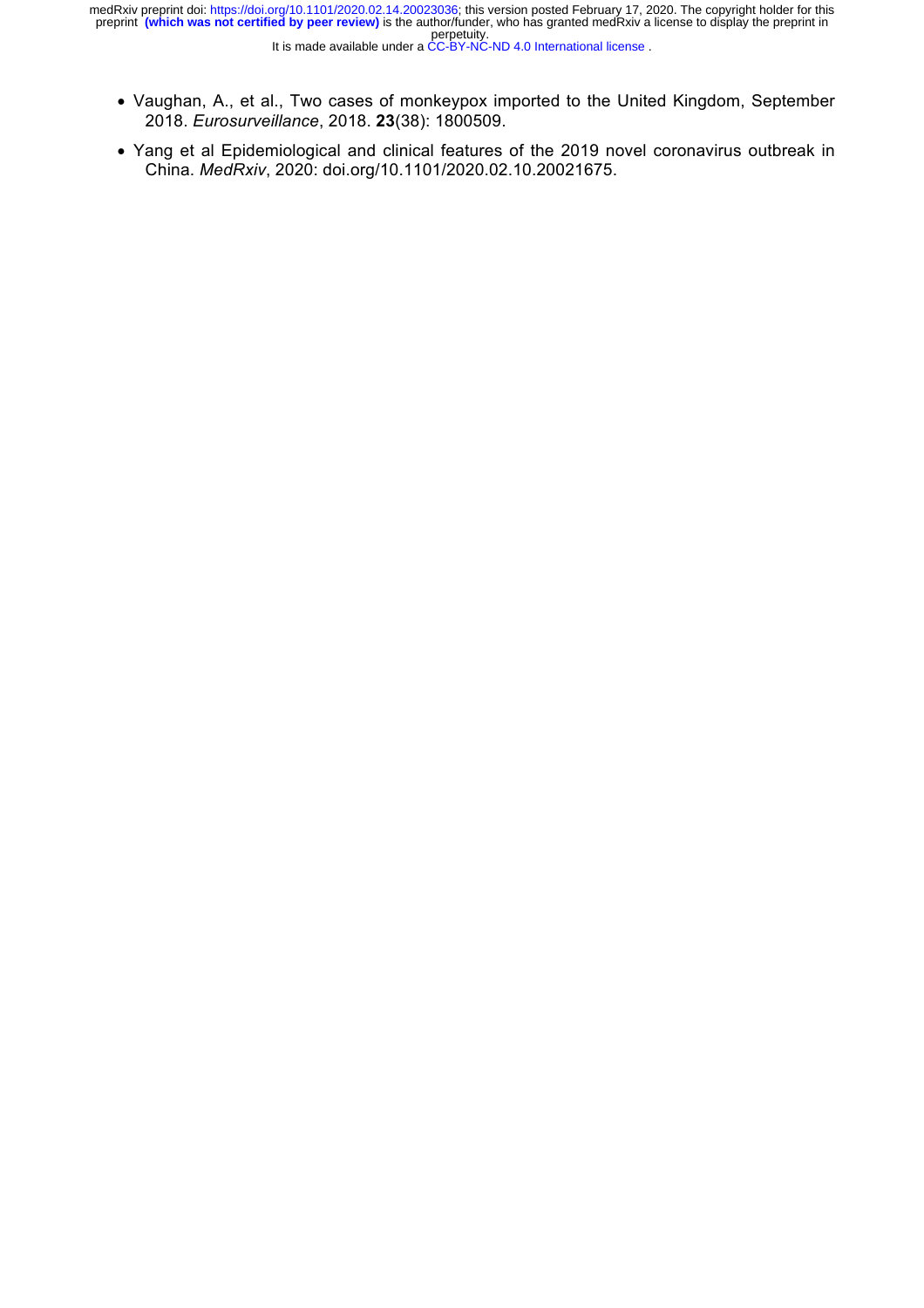It is made available under a CC-BY-NC-ND 4.0 International license.

## **FIGURE 1**

a) Cartoon example of the encounters made during a day by an infectious index case (central figure) with contacts positioned by their total contact duration. Here, the definition of a contact is someone with whom the index case encountered for 15 minutes or longer. Some contacts will be identifiable (green), while others will be unidentifiable (orange). A definition of contact that is too restrictive and inappropriate for the infection means some encounters may fail to meet the definition yet may be at risk of infection; these excluded contacts could be identifiable (light grey) or unidentifiable (orange). (b) Examples of ego- centric networks collected by the survey. The participant (ego) is the blue central triangle; circles represent individual contacts, squares represent groups of contacts (size of group indicated). Colours represent social settings of encounters (red=home, cyan=work/school, yellow=travel, pink=other). Larger symbol sizes represent longer contact durations, while a closer proximity to the ego indicates the contact is more frequently encountered.

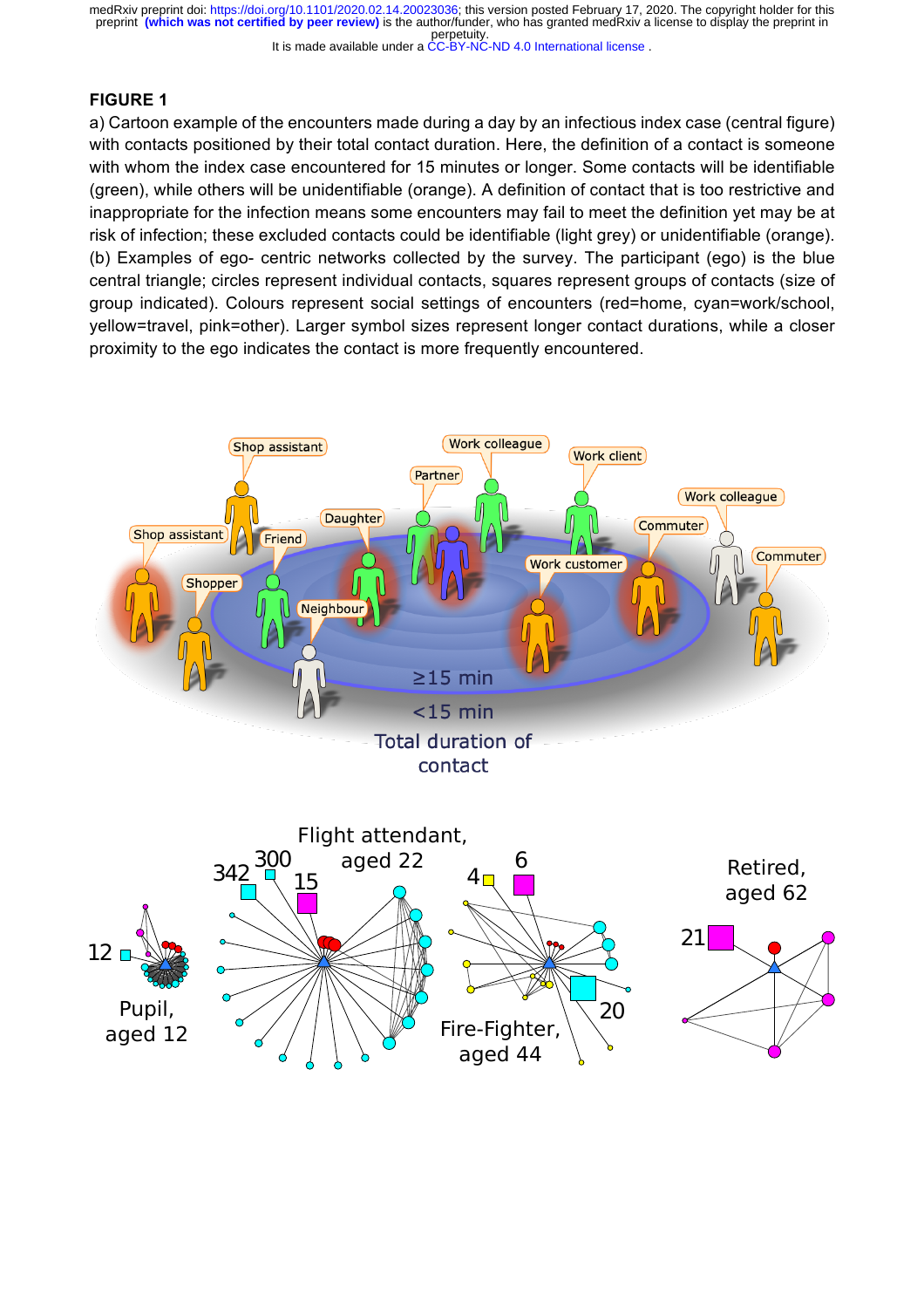It is made available under a CC-BY-NC-ND 4.0 International license.

**FIGURE 2** Distributions associated with transmission and contact tracing. (a) Relative infectivity over time based on an SEIR model with latent period 4, infectious period 1.61,  $R_0$ =3.11. (b) Frequency distribution of the number contacts using colours from Figure 1a: white is all contacts; blue are those matching the >15 minute definition of a close contact; green are those matching the definition that are also identifiable. (c) Frequency distribution of the number of cases, again using colours from Figure 1a: red is all secondary cases; grey and orange are those that are not traced either through failing to meet the definition or because they are unidentified; orange are all secondary cases that are unidentifiable.





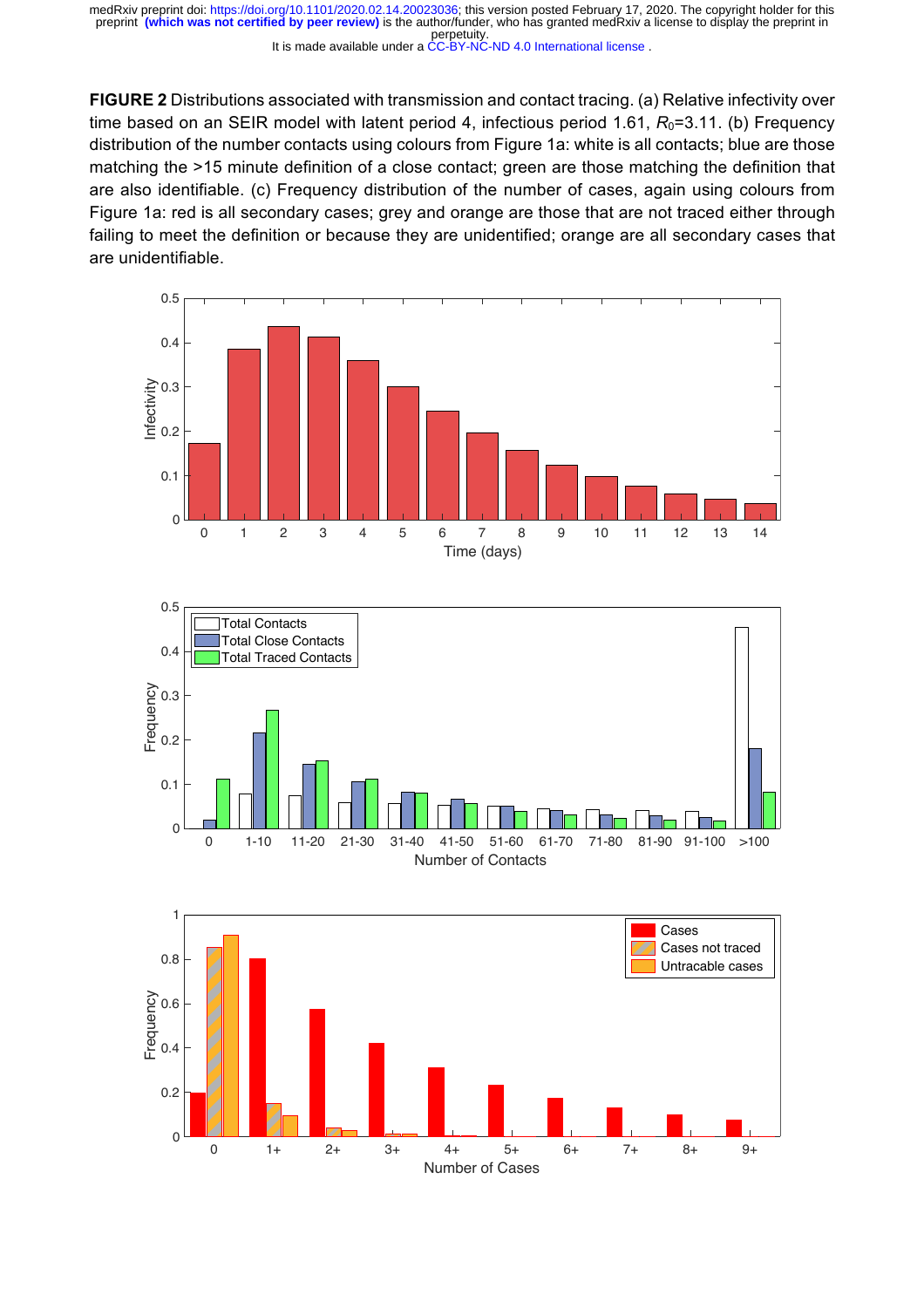It is made available under a CC-BY-NC-ND 4.0 International license.

**FIGURE 3.** Impact of different assumptions for the definition of a close-contact. (a) the total number of contacts traced (b) the number of secondary contacts that are not traced (c) the probability that at least one secondary case is not traced. For (a) and (b) the crosses mark the mean value, boxes contain the 50th percentiles while bars contact the 95th percentiles, colours correspond to those in Figure 1a - distributions are across all respondents to the survey and across stochastic realisations. (Based on an SEIR model with latent period 4, infectious period 1.61,  $R_0$ =3.11).

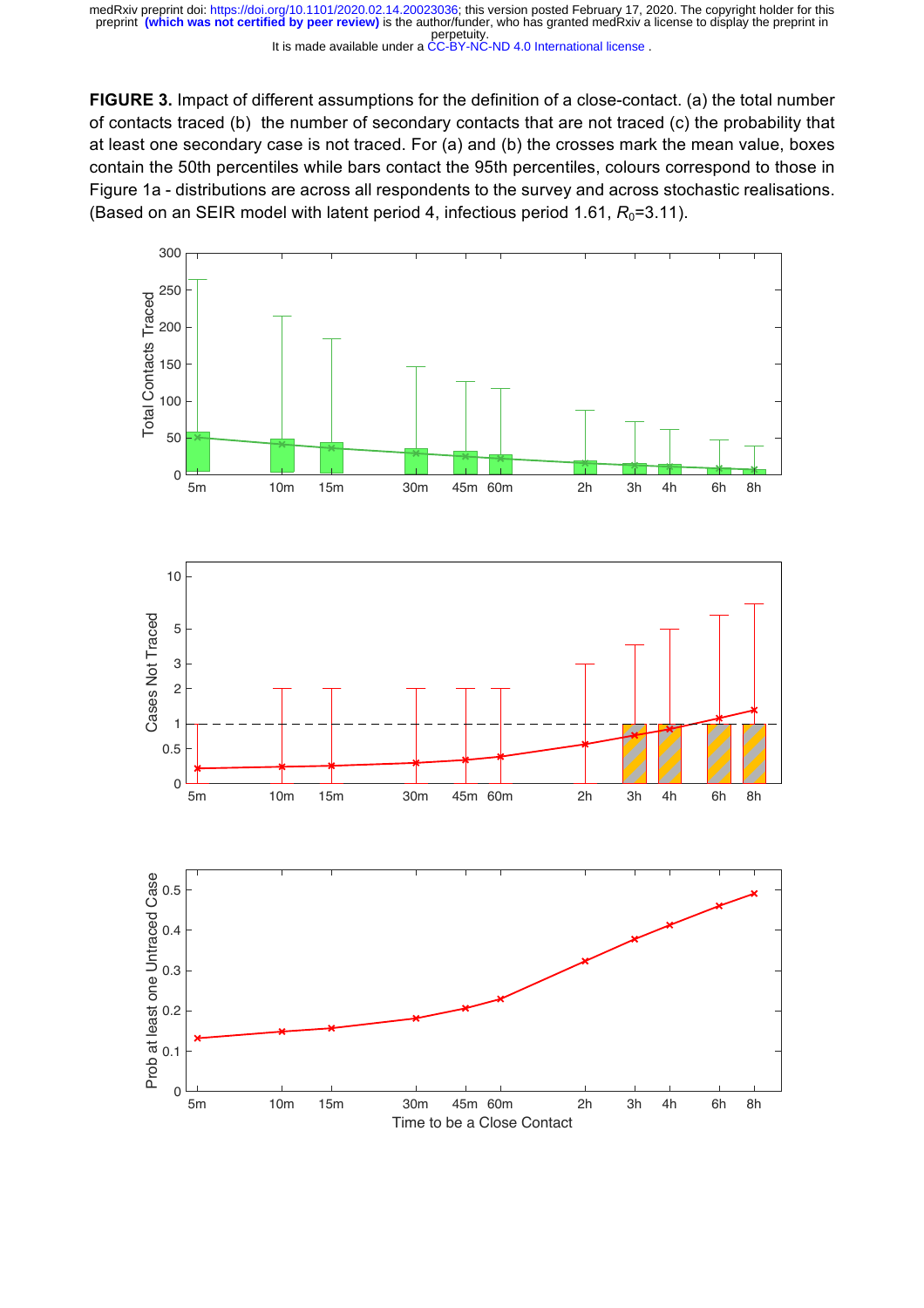It is made available under a CC-BY-NC-ND 4.0 International license.

**FIGURE 4**. Impact of different values for the initial reproduction number of the primary case; changing this does not affect the the number of contacts traced (a) the number of secondary contacts that are not traced (b) the probability that at least one secondary case is not traced. For (a) the crosses mark the mean value, boxes contain the 50th percentiles while bars contact the 95th percentiles, colours correspond to those in Figure 1a - distributions are across all respondents to the survey and across stochastic realisations. (Based on an SEIR model with latent period 4, infectious period 1.61,  $R_0$ =3.11).